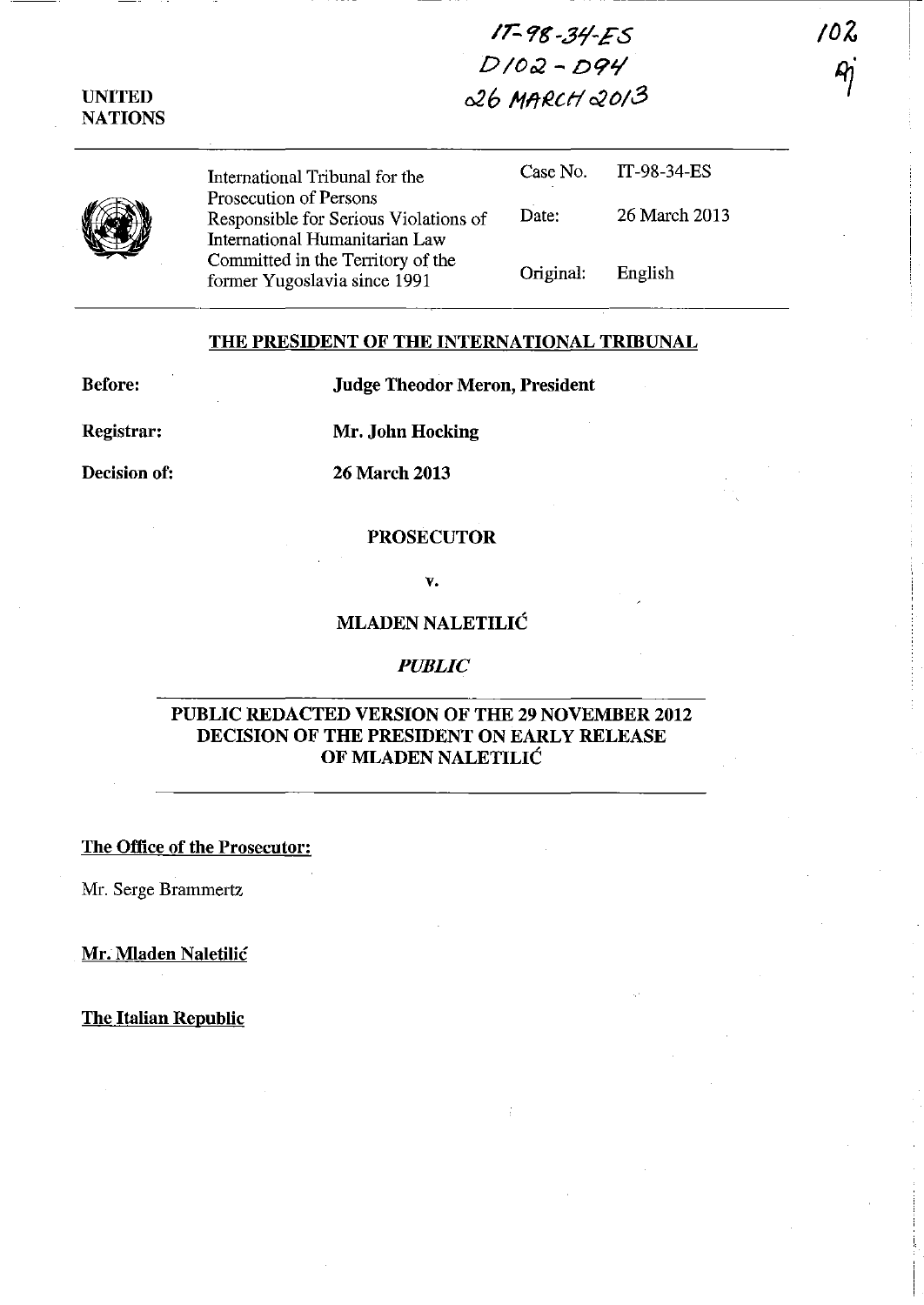1. I, Theodor Meron, President of the International Tribunal for the Prosecution of Persons Responsible for Serious Violations of International Humanitarian Law Committed in the Territory of the former Yugoslavia since 1991 ("Tribunal"), am seised of an Application for Early Release ("Application") from Mr. Mladen Naletilic ("Naletilic"), submitted to me in the form of a letter by his son, Mate Naletilić, on 14 May 2012.<sup>1</sup> I consider this Application pursuant to Article 28 of the Statute of the Tribunal ("Statute"), Rules 124 and 125 of the Rules of Procedure and Evidence of the Tribunal ("Rules"), and paragraph 2 of the Practice Direction on. the Procedure for the Determination of Applications for Pardon, Commutation of Sentence, and Early Release of Persons Convicted by the International Tribunal ("Practice Direction")?

### **I. BACKGROUND**

2. On 31 March 2003, Trial Chamber I of the Tribunal ("Trial Chamber") convicted Naletilic, under Articles 7(1) and 7(3) of the Statute, for crimes committed while he served as the commander of "Kaznejenicka Bojna" (the "Convicts' Battalion"), a unit of the Croatian army fighting against the Serb forces in Bosnia and Herzegovina during the spring of 1992. Naletilic was convicted of eight counts of persecution and torture as crimes against humanity; torture, wilfully causing great suffering or serious bodily injury to body or health, and unlawful transfer of a civilian as grave breaches of the Geneva Conventions; and unlawful labour, wanton destruction not justified by military necessity, and plunder of public or private property as violations of the laws or customs of war.<sup>3</sup> Naletilic was sentenced to a single term of 20 years of imprisonment, and credit was given for time spent in detention.<sup>4</sup>

3. On appeal, the Appeals Chamber allowed, in part, three of Naletilic's grounds of appeal, but affirmed his sentence of 20 years' imprisonment.<sup>6</sup>

4. On 11 March 2008, Italy was designated as the state in which Naletilic was to serve his sentence.<sup>7</sup> On 24 April 2008, Naletilic was transferred to Italy to serve the remainder of his sentence.<sup>8</sup>

<sup>&</sup>lt;sup>1</sup> Letter from Mate Naletilic to Judge Theodor Meron, President, dated 14 May 2012 ("Application"). While the letter was originally submitted in B/C/S, all references herein are to the Tribunal's English translation of this document. The same is **true for all communications between Naletilic and his sons, on the one hand, and the Tribunal, on the other, that are cited herein.** 

 $2$  IT/146/Rev.3, 16 September 2010.

<sup>&</sup>lt;sup>3</sup> Prosecutor v. Mladen Naletilić, aka "Tuta", and Vinko Martinović, aka "Štela", Case No. IT-98-34-T, Trial Judgement, 31 March 2003 ("Trial JUdgement"), para. 763.

Trial Judgement, paras 765, 770.

<sup>&</sup>lt;sup>5</sup> Prosecutor v. Mladen Naletilić, aka "Tuta", and Vinko Martinović, aka "Štela", Case No. IT-98-34-A, Judgement, 3 May 2006 ("Appeal Judgement"), Disposition, p. 207.

<sup>6</sup> Appeal Judgement, Disposition, pp. 207-208.

<sup>&</sup>lt;sup>7</sup> Order Designating the State in Which Mladen Naletilic is to Serve his Prison Sentence, 11 March 2008, p. 1.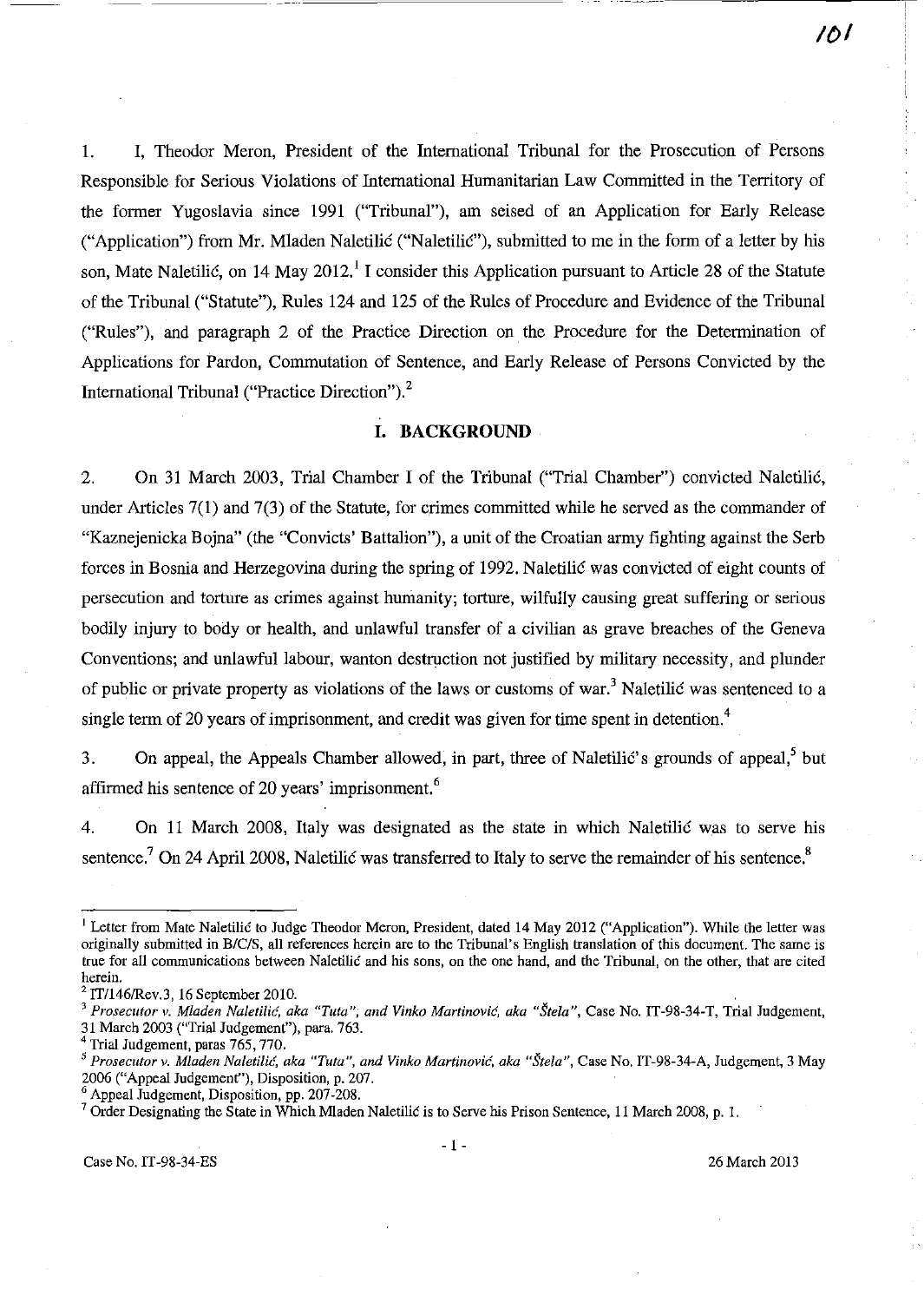I

# 5.  $[REDACTER]$ .<sup>9</sup>  $[REDACTER]$ .<sup>10</sup>  $[REDACTER]$ ."<sup>11</sup>

6. On 6 August 2011, Naletilic filed an application with the Office of the Prosecutor General of Rome for a three-year pardon of his sentence under Italian law; that application was forwarded to the Tribunal, [REDACTED].<sup>12</sup> [REDACTED].<sup>13</sup>

#### **11. THE APPLICATION**

7. Following the receipt of the Application, on 18 May 2012 I directed the Registry of the Tribunal ("Registrar") to request relevant reports and observations from the Office of the Prosecutor ("Prosecution") and the Italian authorities, pursuant to paragraph 3 of the Practice Direction.<sup>14</sup> On 11 July 2012, the Registrar transmitted to me (i) a memorandum from the Prosecution, dated 4 June 2012; and (ii) a letter from the Italian authorities, dated 5 July 2012, [REDACTED].<sup>15</sup>

8. In accordance with paragraph 4 of the Practice Direction, this information was delivered to Naletilic on 25 July 2012.<sup>16</sup> In accordance with paragraph 5 of the Practice Direction, Naletilic responded to these materials on 1 August 2012.<sup>17</sup>

#### **Ill. DISCUSSION**

9. **In** coming to my decision upon whether it is appropriate to grant Naletilic's Application, I have consulted the Judges of the Bureau and the permanent Judges of the sentencing Chamber who remain Judges of the Tribunal, pursuant to Rule 124 of the Rules.

**13 Decision on Pardon, para, 30.** 

<sup>&</sup>lt;sup>8</sup> International Criminal Tribunal for the former Yugoslavia, Press Release VE/MOW/1243e, "Mladen Naletilic Transferred to Italy to Serve Sentence", 25 April 2008.

Decision on Application of Mladen Naletilic for Transfer, 24 January 2012 (confidential) ("Decision on Transfer"), para. 2.

<sup>&</sup>lt;sup>0</sup> Decision on Transfer, para. 3. [REDACTED]. *See id.* 

**II Decision on Transfer, para. 11.** 

<sup>&</sup>lt;sup>12</sup> Decision of President on Application for Pardon of Mladen Naletilić, 26 April 2012 (confidential) ("Decision on Pardon"), paras 6, 9-13.

<sup>&</sup>lt;sup>14</sup> Memorandum from Judge Theodor Meron, President, to John Hocking, Registrar, 18 May 2012.

<sup>&</sup>lt;sup>15</sup> Memorandum from John Hocking, Registrar, to Judge Theodor Meron, President, 11 July 2012 ("Memorandum of 11 July 2012"), *transmitting* (a) Memorandum from the Prosecution, 4 June 2012 ("Memorandum from the Prosecution"), and (b) Note Verbale from the Embassy of Italy to the Netherlands, 5 July 2012 ("July 2012 Note Verbale"), which enclosed (i) a Psychiatric Report ("Psychiatric Report"), dated 7 June 2012, (ii) a Medical Report, dated 2 July 2012 ("Medical Report"), (iii) a Psychological Report, dated 15 June 2012 ("Psychological Report"), and (iv) an Observation Team Report, dated 22 June 2012 ("Observation Team Reporf'). While the July 2012 Note Verbale and accompanying reports were **originally submitted in Italian, all references herein are to the Tribunal's English translations of these documents, as**  provided by the Registrar in his Memorandum of 11 July 2012.

<sup>&</sup>lt;sup>6</sup> Memorandum from John Hocking, Registrar, to Judge Theodor Meron, President, 9 August 2012.

<sup>&</sup>lt;sup>17</sup> Letter from Naletilic to Judge Theodor Meron, President, 1 August 2012 ("August 2012 Letter").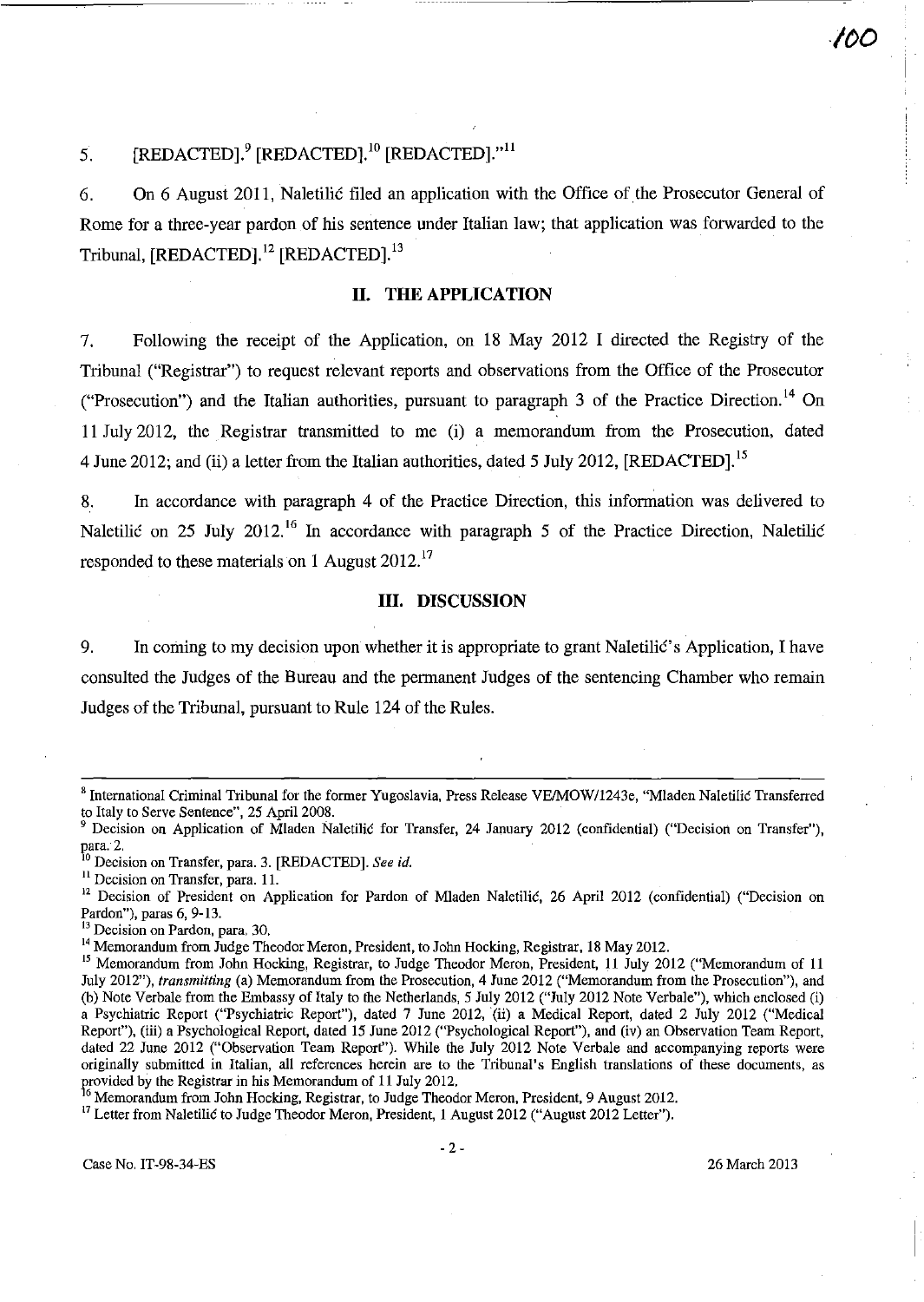#### A. Applicable Law

10. Under Article 28 of the Statute, if, pursuant to the applicable law of the State in which the convicted person is imprisoned, he or she is eligible for pardon or commutation of sentence, the State concerned shall notify the Tribunal accordingly, and the President, in consultation with the Judges, shall decide the matter on the basis of the interests of justice and the general principles of law.

11. Rule 123 of the Rules echoes Article 28 of the Statute, and Rule 124 of the Rules provides that the President shall, upon notice from the enforcing State, determine, in consultation with the members of the Bureau and any permanent Judges of the sentencing Chamber who remain Judges of the Tribunal, whether pardon or commutation is appropriate. Rule 125 of the Rules provides that, in making a determination on pardon or commutation of sentence, the President shall take into account, *inter alia,* the gravity of the crime or crimes for which the prisoner was convicted, the treatment of similarly-situated prisoners, the prisoner's demonstration of rehabilitation, and any substantial cooperation of the prisoner with the Prosecution.

12. Paragraph 1 of the Practice Direction provides that, upon a convicted person becoming eligible for pardon, commutation of sentence, or early release under the law of the enforcing State, the enforcing State shall, in accordance with its agreement with the Tribunal on the enforcement of sentences and, where practicable, at least forty-five days prior to the date of eligibility, notify the Tribunal accordingly.

13. Paragraph 2 of the Practice Direction provides that a convicted person may directly petition the President for pardon, commutation of sentence, or early release if he or she believes that he or she is eligible therefore. When such a petition is made, the procedures in the Practice Direction shall apply *mutatis mutandis.* Furthermore, the Tribunal shall request the enforcing State to inform the Tribunal as to whether the convicted person is eligible for pardon, commutation of sentence, or early release under the domestic law of the enforcing State.

14. Article 3(2) of the Agreement Between the Government of the Italian Republic and the United Nations on the Enforcement of Sentences of the International Criminal Tribunal for the former Yugoslavia, dated 6 February 1997 ("Enforcement Agreement"), provides that the conditions of imprisonment shall be governed by Italian law, subject to the supervision of the Tribunal.<sup>18</sup> Article  $8(1)$ of the Enforcement Agreement provides that if, pursuant to the applicable Italian law, the convicted

Case No. IT-98-34-ES 26 March 2013

<sup>&</sup>lt;sup>18</sup> Enforcement Agreement, art. 3(2).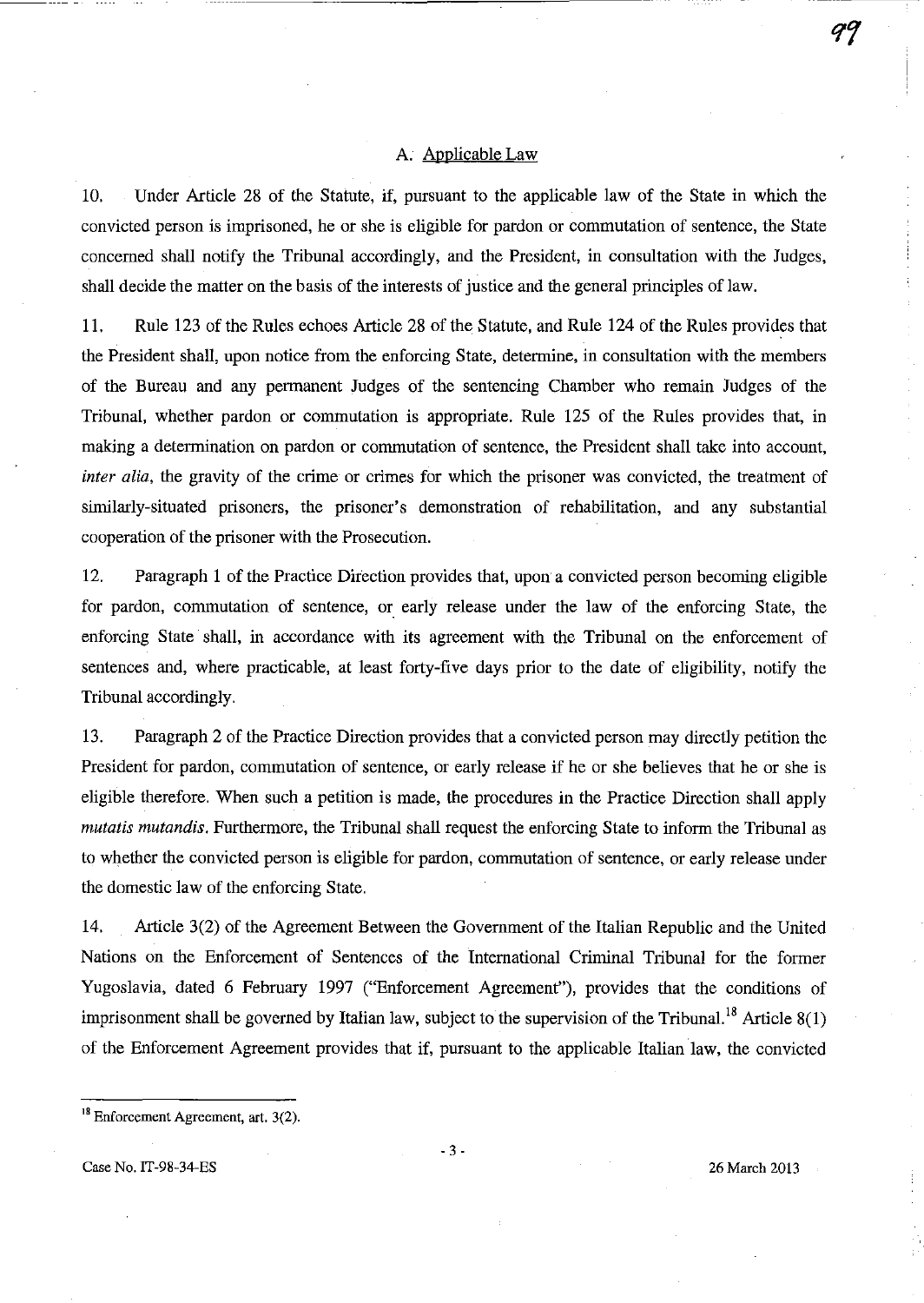person is eligible for pardon or commutation of the sentence, the Minister of Justice of Italy shall notify the Registrar accordingly.<sup>19</sup>

15. In this instance, I observe that the Italian authorities did not make a determination regarding Naletilic's eligibility for early release pursuant to Italian law prior to my receipt of the Application. Consequently, I consider this Application pursuant to paragraph 2 of the Practice Direction.

#### B. Gravity of Crimes

16. The Trial Chamber found Naletilic guilty as a perpetrator of repeated acts of torture both as a crime against humanity and as a grave breach of the Geneva Conventions,  $20$  cruel treatment, and wilfully causing great suffering through both physical and psychological mistreatment as grave breaches of Geneva Conventions.<sup>21</sup> The Trial Chamber also determined that Naletilic bore command responsibility for acts of cruel treatment, wilfully causing great suffering, torture,<sup>22</sup> unlawful labour,<sup>23</sup> transfer of civilians,<sup>24</sup> wanton destruction of property not justified by military necessity,<sup>25</sup> plunder,<sup>26</sup> and persecution on political, racial and religious grounds,<sup>27</sup> all committed by members of his military unit in Bosnia and Herzegovina during the spring of 1992.

17. In determining Naletilic's sentence of twenty years, the Trial Chamber considered:

Though the role of Mladen Naletilic in the context of the conflict in the former Yugoslavia was **relatively small, and his actions were restricted to the municipalities of and around Mostar, this does not automatically entitle the accused to a lesser sentence. MIaden Naletilic was a man of considerable**  influence in the Mostar region. He was born in Siroki Brijeg, and though he later lived in Germany, **retained close ties with the region and events there. MIaden Naletilic was a founding member of the**  KB. He was the commander of this unit, and was greatly respected and admired by his peers as well as his subordinates. The role of Mladen Naletilic in the conflict against the Serbs in Mostar earned him **accolades and enhanced his stature. He was something of a legend in the region and was in a position of great influence.** <sup>28</sup>

18. On appeal, the Appeals Chamber affirmed the twenty-year sentence,  $29$  while setting aside Naletilic's convictions (i) for wilfully causing great suffering or serious injury to body or health as a

- <sup>23</sup> Trial Judgement, para. 333.
- <sup>24</sup> Trial Judgement, paras 532, 558, 570-571.

<sup>26</sup> Trial Judgement, para. 631.

 $19$  Enforcement Agreement, art.  $8(1)$ .

<sup>&</sup>lt;sup>20</sup> Trial Judgement, paras 353-357, 366-368, 447, 449, 451, 453.

<sup>21</sup> Trial Judgement, paras 369, 378-379, 450-451, 453.

<sup>22</sup> Trial Judgement. paras 394, 403-404, 411-412, 436, 438, 453.

<sup>&</sup>lt;sup>25</sup> Trial Judgement, para. 597.

<sup>27</sup> Trial Judgement, paras 672, 701, 706, 710-715.

<sup>&</sup>lt;sup>28</sup> Trial Judgement, para. 751.

<sup>29</sup> Appeal Judgement, para. 632, Disposition, p. 208.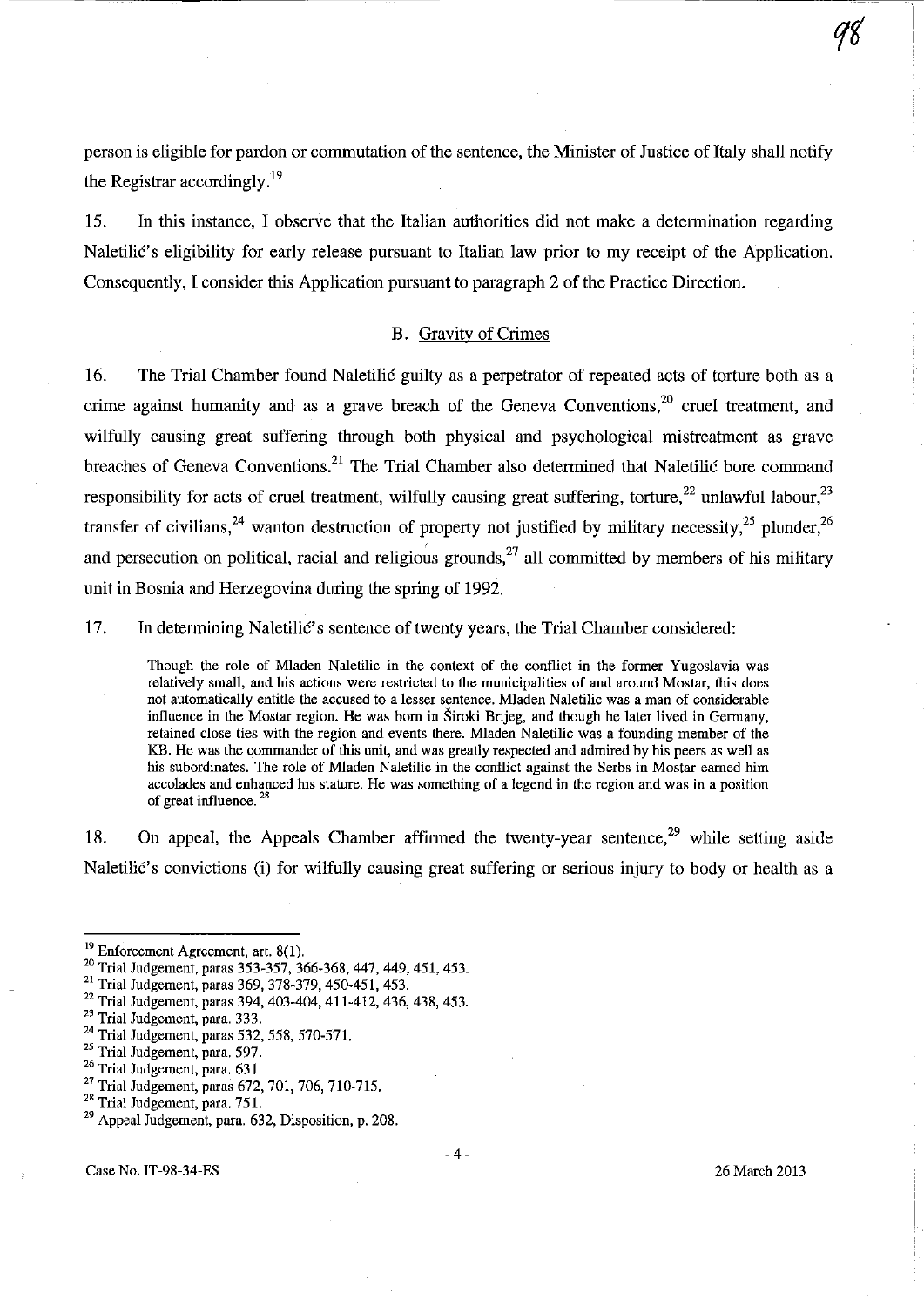grave breach of the Geneva Conventions of 1949 and (ii) for persecutions on political, racial, and religious grounds as a crime against humanity. $30$ 

-------------------~-. ------

19. Based upon the foregoing, I am of the view that the high gravity of the crimes for which Naletilic was convicted is a factor that weighs against granting his Application.

#### C. Treatment of Similarly Situated Prisoners

20. It is the practice of the Tribunal to consider convicted persons eligible for early release only. when they have served at least two-thirds of their sentences.<sup>31</sup> I note, however, that a convicted person having served two-thirds of his sentence is merely eligible for early release and not entitled to such release, which may only be granted by the President as a matter of discretion.<sup>32</sup>

21. I observe that Naletilic will have served two-thirds of his sentence of 20 years' imprisonment on approximately 18 February 2013, at which time he will be eligible for early release. Taking into account the treatment of similarly-situated prisoners, I observe that Naletilic is not presently eligible for early release pursuant to this practice. However, I note that the Application requests release on 18 February 2013, upon Naletilic's completion of two-thirds of his sentence.

22. In light of the foregoing, I am of the view that this factor weighs against Naletilic's immediate early release.

#### D. Demonstration of Rehabilitation

23. Rule 125 of the Rules provides that the President of the Tribunal shall take into account a prisoner's demonstration of rehabilitation in determining whether pardon or commutation is appropriate. In addressing the convicted person's rehabilitation, paragraph 3(b) of the Practice Direction states that the Registrar shall

**request reports and observations from the relevant authorities in the enforcing State as to the behaviour of the convicted person during his or her period of incarceration and the general conditions under which he or she was imprisoned, and request from such authorities any psychiatric or psychological evaluations prepared on the mental condition of the convicted person during the period of incarceration.** 

24. The Observation Team Report submitted by the Italian authorities along with the July 2012 Note Verbale states that Naletilic has behaved in a "correct and respectful" manner and has not been

<sup>30</sup> Appeal Judgement, paras 170-171, 314, 632, Disposition, p. 207.

**<sup>31</sup>***See* **Decision on Pardon, para. 17, and authorities cited therein.** 

<sup>32</sup>*See* **Decision on Pardon, para. 17. and authorities cited therein.**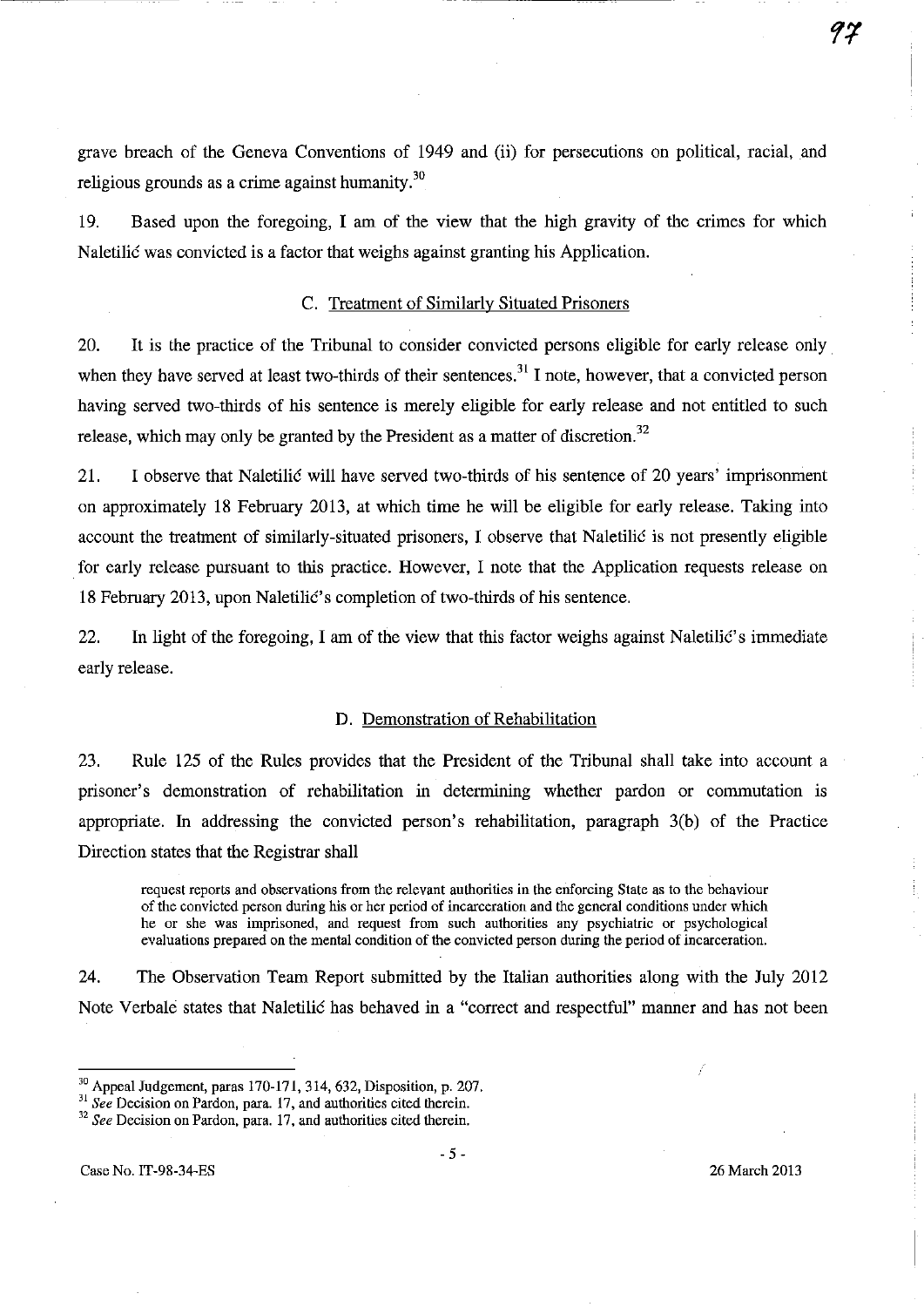subjected to any disciplinary procedures.<sup>33</sup> It further states that Naletilic's "conduct is in full accordance with the Institute's penitentiary regime which requires awareness of one's own responsibility and capacity of self-management".<sup>34</sup> [REDACTED].<sup>35</sup>

# 25. [REDACTED]."<sup>36</sup> [REDACTED].<sup>37</sup> [REDACTED]".<sup>38</sup> [REDACTED]."<sup>39</sup>

26. These submissions suggest that Naletilic feels some remorse towards the victims of his deeds and has shown some signs of rehabilitation.<sup>40</sup> However, it is also clear that Naletilic's communication with the prison authorities has been severely hindered by his insufficient knowledge of the Italian language.  $[REDACTED]^{41} - [REDACTED]^{42}$  Due to these communications problems, it is difficult to assess the extent of Naletilic's rehabilitation. However, I am of the view that this evidence of even some remorse, combined with the positive assessment of Naletilic's conduct while in prison, weighs in his favour.

27. Based upon the foregoing, I am of the view that this factor weighs in favour of Naletilic's early release.

#### E. Substantial Cooperation with the Prosecution

28. Rule 125 of the Rules states that the President of the Tribunal shall take into account any "substantial cooperation" of the prisoner with the Prosecution. Paragraph  $3(c)$  of the Practice Direction states that the Registry shall request the Prosecutor to submit a detailed report of any cooperation that the convicted person has provided to the Prosecution and the significance thereof.

29. The Prosecution states that Naletilic "did not cooperate with the [Prosecution) at any time during the course of his trial or appeal and has not cooperated with the [Prosecution) at any time while serving his sentence."<sup>43</sup>

<sup>&</sup>lt;sup>33</sup> Memorandum of 11 July 2012, July 2012 Note Verbale, Observation Team Report.

<sup>&</sup>lt;sup>34</sup> Memorandum of 11 July 2012, July 2012 Note Verbale, Observation Team Report.

<sup>&</sup>lt;sup>35</sup> Memorandum of 11 July 2012, July 2012 Note Verbale, Psychiatric Report.

<sup>&</sup>lt;sup>36</sup> Memorandum of 11 July 2012, July 2012 Note Verbale, Psychological Report.

<sup>&</sup>lt;sup>37</sup> Memorandum of 11 July 2012, July 2012 Note Verbale, Psychological Report.

<sup>&</sup>lt;sup>38</sup> Memorandum of 11 July 2012, July 2012 Note Verbale, Psychological Report.

<sup>&</sup>lt;sup>39</sup> Memorandum of 11 July 2012, July 2012 Note Verbale, Psychological Report.

*<sup>40</sup>*Cf Decision on Pardon, para. 26 (noting that Naletilic partly rejected responsibility for his crimes).

<sup>&</sup>lt;sup>41</sup> Memorandum of 11 July 2012, July 2012 Note Verbale, Psychological Report.

**<sup>42</sup>***See* **Decision on Pardon, para. 26.** 

<sup>&</sup>lt;sup>43</sup> Memorandum of 11 July 2012, July 2012 Note Verbale, Memorandum from the Prosecution.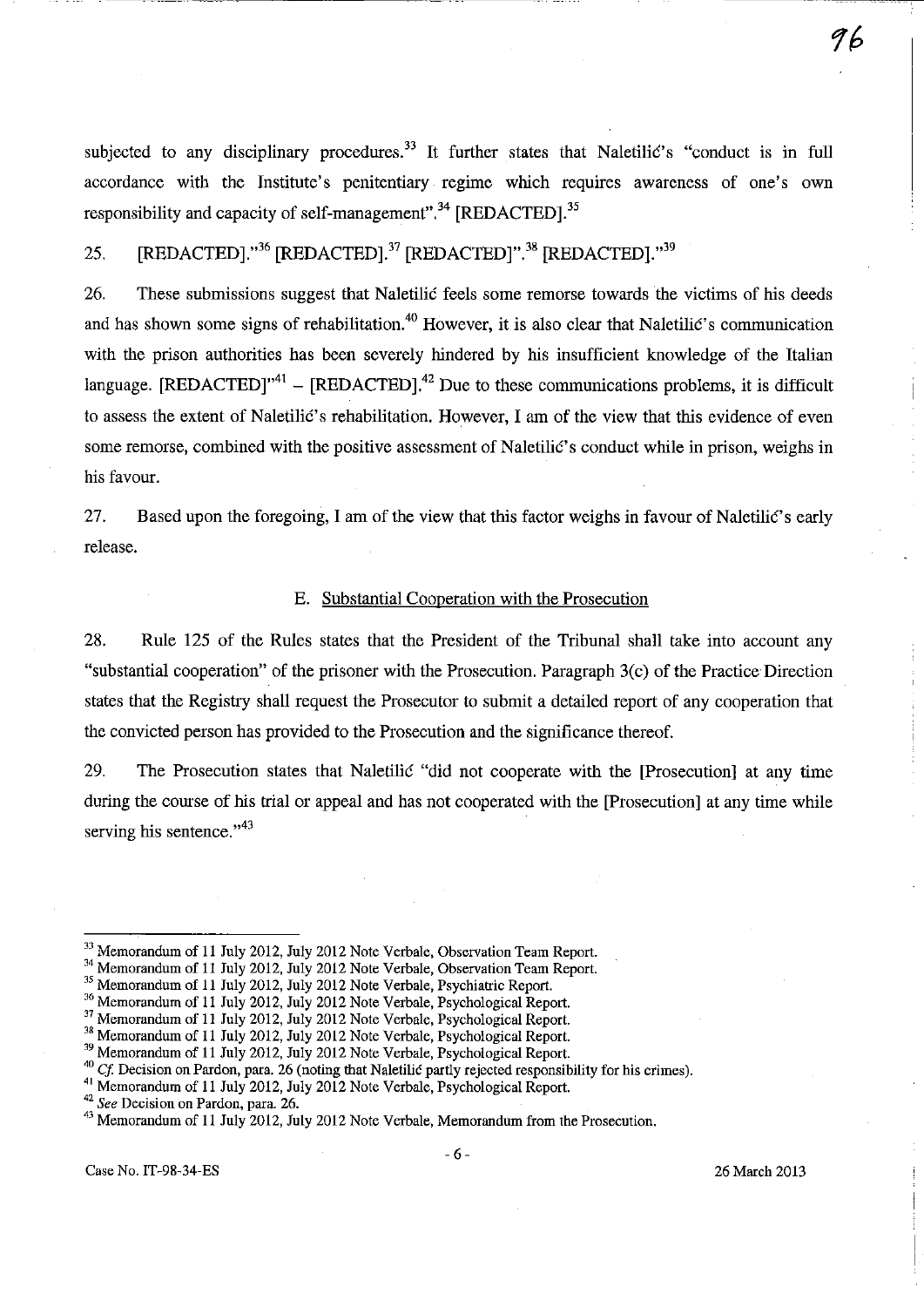30. However, I note that the Prosecution does not indicate whether it has sought such cooperation. I also note that there is no obligation on an accused or convicted person to cooperate with the Prosecution absent a plea agreement to do so. I therefore consider this factor to be neutral.

#### F. Other Factors: Humanitarian Concerns

31. Paragraph 8 of the Practice Direction provides that the President may consider "any other information" that the President believes to be "relevant" to supplement the criteria specified in Rule 125 ofthe Rules. Previous decisions have determined that the state of a convicted person's health may be taken into account in the context of an application for early release when the seriousness of the condition makes it inappropriate for the convict to remain in prison any longer. <sup>44</sup>

32. [REDACTED]. [REDACTED]. [REDACTED].<sup>45</sup> [REDACTED]. [REDACTED].<sup>46</sup> [REDACTED].<sup>47</sup> [REDACTED].<sup>48</sup> [REDACTED].<sup>49</sup>

33. [REDACTED].<sup>50</sup> [REDACTED].<sup>51</sup> [REDACTED].

34. [REDACTEDj.

#### G. Conclusion

35. I have carefully considered the factors identified in Rule 125 of the Rules as well as the particular circumstances of Naletilić's case, *i.e.*, [REDACTED]. Taking into account the information described above, and in the interests of justice, I am of the view that Naletilic shonld be released. [REDACTEDj. The compelling circumstances of Naletilic's case render imperative his release upon the completion of two-thirds of his sentence on 18 February 2013.

*<sup>44</sup> See. e.g., Prosecutor v. Milan Overo,* Case No. IT-05-88-ES, Decision of President on Early Release of Milan Gvero, 28 June 2010, para. 10, and decisions cited therein; *Prosecutor v. Pavle Strugar,* Case No. IT-0I-42-ES, Decision of the President on the Application for Pardon or Commutation of Sentence of Pavle Strugar, 16 January 2009 (public redacted version), para. 12.

*<sup>45</sup> See* **Memorandum from John Hocking, Registrar, to Judge Theodor Meron, President, 4 April 2012,** *transmitting* **Note**  Verbale from the Embassy of Italy to the Netherlands, dated 2 April 2012, enclosing a Medical Report on Mladen Naletilic. dated 24 February 2011 ("February 2011 Medical Report").

<sup>46</sup> February 2011 Medical Report.

<sup>41</sup> Decision on Transfer, paras 4-5,7, 11. *See also* Memorandum from John Hocking, Registrar. to Judge Theodor Meron, President, 16 April 2012, *transmitting* Note Verbale from the Embassy of Italy to the Netherlands, dated 16 April 2012.

<sup>&</sup>lt;sup>48</sup> See Memorandum from John Hocking, Registrar, to Judge Theodor Meron, President, 17 May 2012, *transmitting* Note Verbale from the Embassy of Italy to the Netherlands. dated 8 May 2012, enclosing a Letter from Dr. Fabio Caliendo, dated 19 April 2012 ("[REDACTED]").

<sup>[</sup>REDACTED].

<sup>50</sup> August 2012 Letter.

<sup>51</sup> Memorandum of 11 July 2012, July 2012 Note Verbale, Medical Report [REDACTED]).